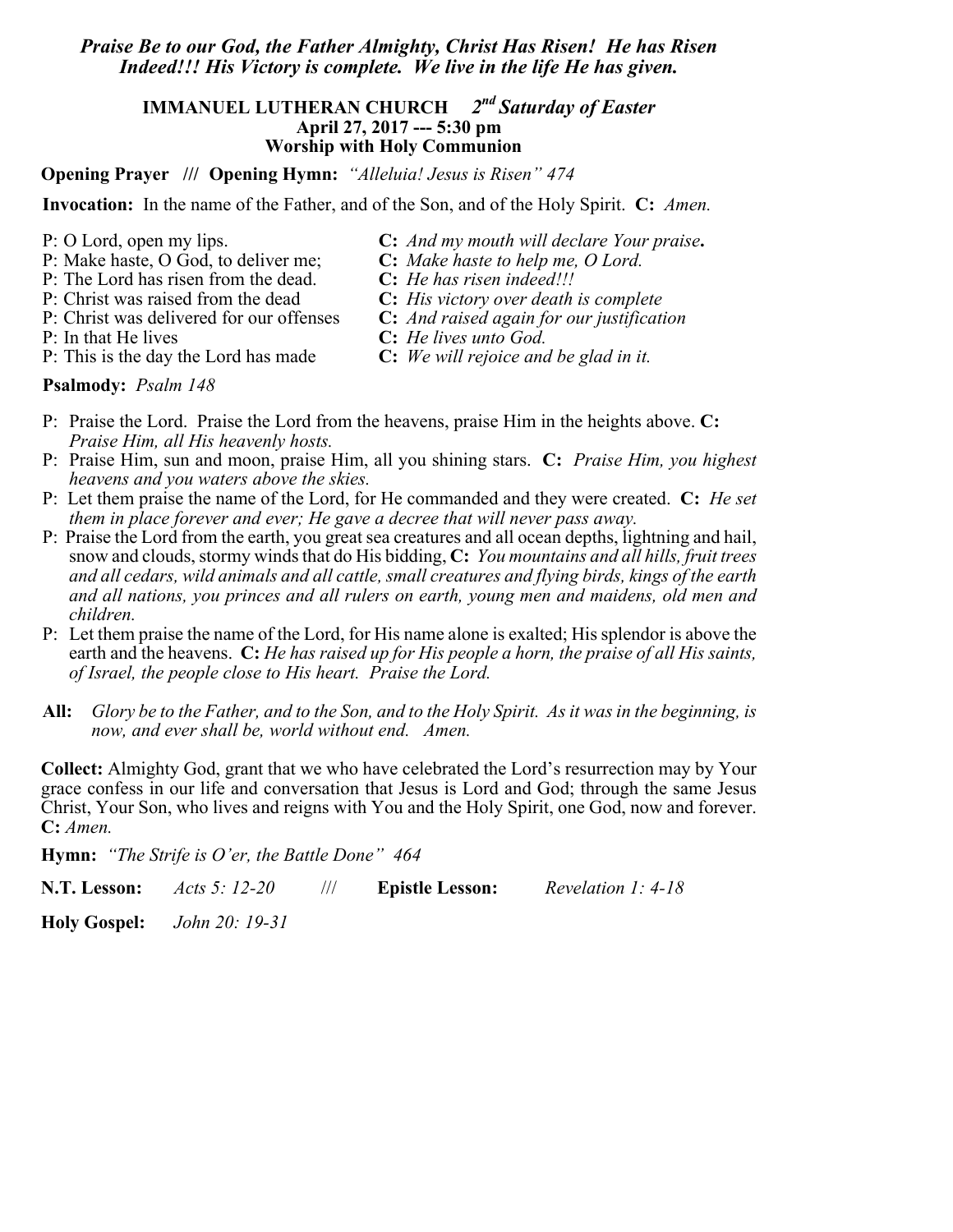**Hymn:** *"These Things Did Thomas Count as Real" 472 (tune 461)*

**Children's Sermon /// Sermon /// Confession of Faith**: *Nicene Creed (back of hymnal)*

# **Offering brought to the Altar**

**Prayers:** The families of Hoffherr, Stu and Carol; Hofmann Jane; and Houseknecht, Kaylin, Garrett, Garrett, Gracelynn and Gabriella.

**Lord's Prayer** (Back of Hymnal)

# **Confession of Sins**

**C:** *Most merciful God, we confess that we are by nature sinful and unclean. We have sinned against You in thought, word, and deed, by what we have done and by what we have left undone. We have not loved You with our whole heart; we have not loved our neighbors as ourselves. We justly deserve Your present and eternal punishment. For the sake of Your Son, Jesus Christ, our Lord, have mercy upon us. Forgive us, and lead us, so that we may delight in Your will and walk in Your ways to the glory of Your holy name. Amen.*

**Absolution:** Upon this your confession, I by virtue of my office as a called and ordained servant of the Word, announce the grace of God unto all of you, and in the stead and by the command of my Lord Jesus Christ, I forgive you all your sins in the name of the Father, and of the Son, and of the Holy Spirit. Amen.

**Admonition to Communicants:** I exhort you in Christ, that you give attention to the Testament of Christ in true faith, and above all take to heart the Words with which Christ presents His body and blood to us for forgiveness. That you take note of, and give thanks for, the boundless love that He showed us when He saved us from the wrath of God, sin, death, and hell by His blood; and that you then externally receive the bread and wine, that is, His body and blood, as a guarantee and pledge. Let us then in His name, according to His command, and with His own Words administer and receive His Sacrament.

**Blessing of Elements /// Distribution** 

**Hymn:** *"Good Christian Friends, Rejoice and Sing" 475* 

**Closing Collect:** *Heavenly Father, You grant us Your Spirit to open our eyes and enlighten our minds to serve You and fellow believers; lead us by Your Spirit to enable us to witness of Your love, live according to Your will, bring Your Word of life to others, rejoice in the goodness You have showered upon us, and reflect Your love in how we reach out to others; through Jesus Christ, Your Son, our Lord, who lives and reigns with You and the Holy Spirit, one God, now and forever. Amen.*

# **Benediction**

All hymns used by permission. Lutheran Service Book Hymn License #100014726 Lutheran Service Book Liturgy License #000014726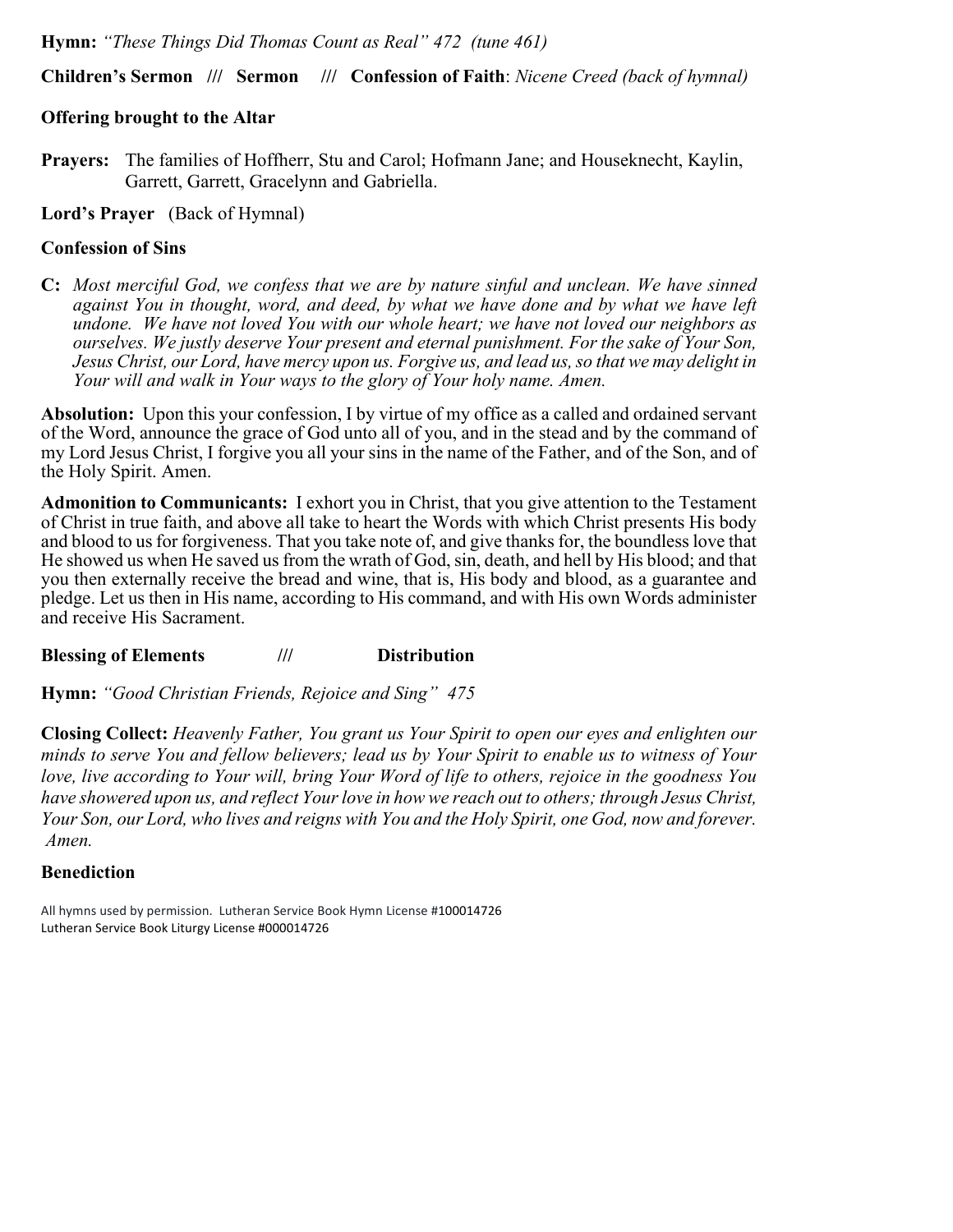#### **Kirk Horstmeyer, Pastor Karen Whitehead, Organist**

#### **WHAT THE SCRIPTURES TEACH CONCERNING THE LORD'S SUPPER**

In I Corinthians 11 the Holy Spirit led Paul to write, "This is my body" and "This cup is the new covenant in my blood" to explain the spiritual truth of the Supper: Christ is truly present in His body and blood in the bread and wine. This is a mystery, a Heavenly gift; one we can only understand in faith. Paul further says, "Therefore whoever eats the bread and drinks the cup of the Lord in an unworthy manner, shall be guilty of the body and blood of the Lord" and, "let a man examine himself...for he who eats and drinks, eats and drinks judgment to himself if he does not judge the body rightly." There is no doubt from our Lord's Word, we are receiving His body and blood. The Father offers us forgiveness, unity of faith, strengthening of faith, etc.; it is never our right, we approach His altar only by His invitation. If you are visiting we ask that you please speak with the Pastor before receiving the Lord's Supper. We strive to lovingly carry out our responsibility to ensure the supper remains a blessing for all, never a curse. May His richest blessing be upon you all.

### **THIS WEEK**

| <b>TONIGHT:</b>       | Worship w/HC $5:30$ pm                                          |
|-----------------------|-----------------------------------------------------------------|
| <b>SUNDAY:</b>        | Worship 8 am, SS 9:10 am, Confirmation Worship 10:15 am, Voters |
|                       | Meeting in Lounge 11:15 am, Joel Kaiser & Dakota Lowe Wedding   |
| <b>THURSDAY:</b>      | Bible Study 9:30 am and 6 pm                                    |
| <b>Next SATURDAY:</b> | Worship w/HC $5:30$ pm                                          |
| <b>Next SUNDAY:</b>   | Worship w/HC 8 am, SS 9:10 am, Worship w/HC 10:15 am            |

**WEEKLY ATTENDANCE:** Sat, Apr 16: 33 LS: 25; Sun, Apr 17: 6:30 am: 108 LS: 77; 9:30 am: 209 LS: 165; Maundy Thursday: 80 LS: 64 ; Good Friday: 96

**MEMBER PRAYER LIST:** Next Sat and Sun we will be praying for the following: Huebschman, Jeff, Kristina, Krystal, Philip and Patrick; Huett, Diane; and Hurlbut, Dave.

# **LILY PICK-UP: If you ordered a Lily for Easter, please take yours home this weekend.**

**VOTER'S MEETING TOMORROW :** There will be a Voter's Meeting on Sunday, April 24 following the 10:15 service in the Lounge. All committees please be represented and all members are welcome to attend.



**FISH FRY NEWS:** Fish Fry date is Friday, May 6.

Sign-up Sheets will be on the board in the Lounge.

You can bring in your Chinese Auction donations and put in the Church office.

**TRINITY DARMSTADT CONFIRMATION REUNION** – In celebration of our 175<sup>th</sup> anniversary, Trinity Lutheran Darmstadt invites all our former confirmands to a reunion on Confirmation Sunday, May 22. Worship begins at 9:30am followed by a cake and punch reception to share memories of our confirmation, class, and pastors. All attendees will receive a free booklet with pictures of the youth confirmation classes from 1932 to 2022.